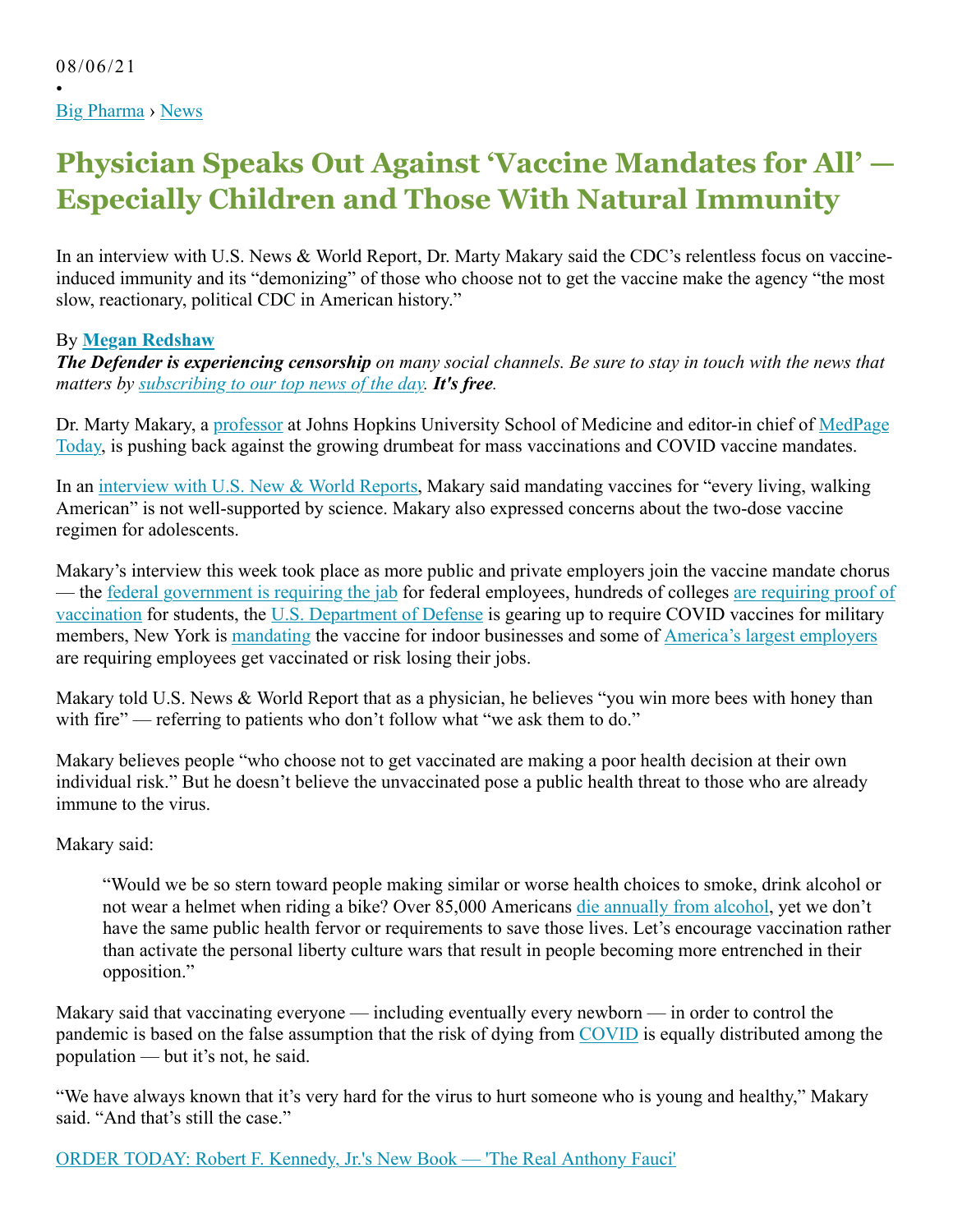Makary suggested taking a similar approach to what is used with the flu shot, which is often mandated for healthcare workers. Makary said while vaccine requirements for healthcare workers make sense, we would never extend those requirements outside of healthcare.

"We'd simply state to the public: Those who avoid the flu shot do so at their own risk," Makary said.

## **No scientific support for requiring the vaccine for those with natural immunity**

Makary said there is no scientific support for requiring the vaccine in people who have natural immunity — that is, immunity from prior COVID infection. There is zero clinical outcome data to support arguing dogmatically that natural immune individuals "must get vaccinated."

Makary explained:

"During every month of this pandemic, I've had debates with other public researchers about the effectiveness and durability of natural immunity. I've been told that natural immunity could fall off a cliff, rendering people susceptible to infection. But here we are now, over a year and a half into the clinical experience of observing patients who were infected, and natural immunity is effective and going strong. And that's because with natural immunity, the body develops antibodies to the entire surface of the virus, not just a spike protein constructed from a vaccine."

A recent Israeli study affirmed the superiority of natural immunity. Health Ministry data on the wave of COVID outbreaks which began in May 2021, found a 6.72 times greater level of protection among those with natural immunity compared to those with vaccinated immunity.

In June, a Cleveland Clinic study found vaccinating people with natural immunity did not add to their level of protection.

The clinic studied 52,238 employees. Of those, 49,659 never had the virus and 2,579 had COVID and recovered. Of the 2,579 who previously were infected, 1,359 remained unvaccinated, compared with 22,777 who were vaccinated.

Not one of the 1,359 previously infected subjects who remained unvaccinated had a SARS-CoV-2 infection over the duration of the study.

As The Defender reported, a December 2020 study by Singapore researchers found neutralizing antibodies (one prong of the immune response) remained present in high concentrations for 17 years or more in individuals who recovered from the original SARS-CoV.

More recently, the World Health Organization and National Institutes of Health (NIH) each published evidence of durable immune responses to natural infection with SARS-CoV-2.

In March 2020, the NIH's Dr. Anthony Fauci shared his view (in an email [p. 22] to Ezekiel Emanuel) that "their [sic] would be substantial immunity post infection."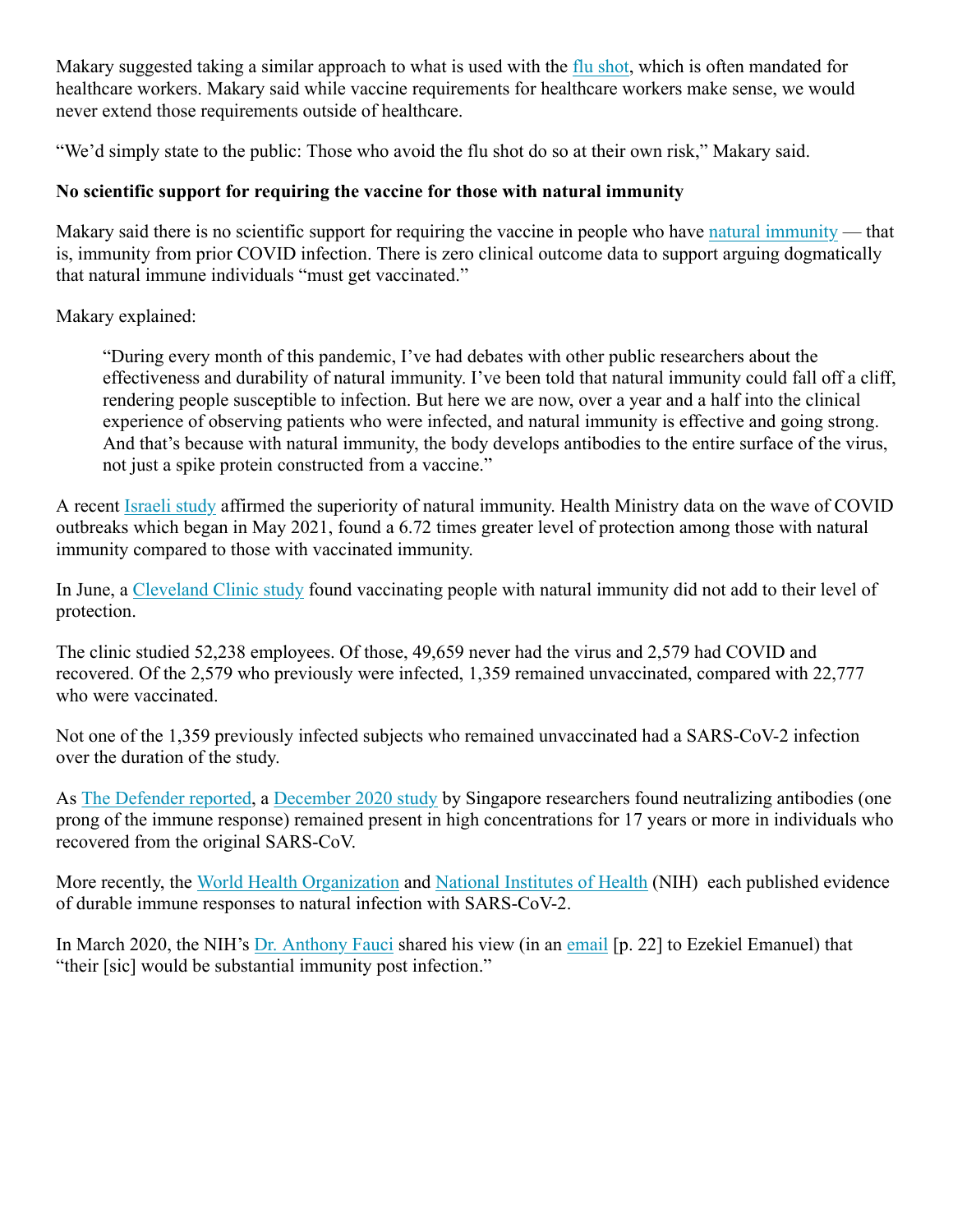| Robert F. Kennedy Jr<br>@RobertKennedyJr                                                                                                                                                                                                                   |  |  |
|------------------------------------------------------------------------------------------------------------------------------------------------------------------------------------------------------------------------------------------------------------|--|--|
| Here's the latest on #FauciEmails.                                                                                                                                                                                                                         |  |  |
| SUBSCRIBE to #TheDefender: bit.ly/3s5twWJ                                                                                                                                                                                                                  |  |  |
|                                                                                                                                                                                                                                                            |  |  |
|                                                                                                                                                                                                                                                            |  |  |
|                                                                                                                                                                                                                                                            |  |  |
|                                                                                                                                                                                                                                                            |  |  |
|                                                                                                                                                                                                                                                            |  |  |
|                                                                                                                                                                                                                                                            |  |  |
|                                                                                                                                                                                                                                                            |  |  |
| 3 Ways Fauci Emails Expose Trail of Manipulation and Deception<br>A trove of emails obtained by BuzzFeed News reveal Fauci's role in<br>shaping the theory that SARS-Co-V-2 evolved naturally and deceiving th<br>$\mathcal{S}$ childrenshealthdefense.org |  |  |
| 2:26 PM · Jun 8, 2021<br>j.                                                                                                                                                                                                                                |  |  |
| $\heartsuit$ 35 $\heartsuit$ Copy link to Tweet<br>933                                                                                                                                                                                                     |  |  |
| <b>Tweet your reply</b>                                                                                                                                                                                                                                    |  |  |

Yet despite these recent findings, health authorities are largely ignoring the scientific evidence of natural immunity's stellar track record. In fact, as the American Institute of Economic Research reported, it appears in order to promote the COVID vaccine agenda, key organizations are not only "downplaying" natural immunity but may be seeking to "erase" it altogether.

Makary said instead of talking about the vaccinated and the unvaccinated, we should be talking about the immune and non-immune.

"Immunity can be proven with a simple antibody test," Makary said, and "vaccine passports and proof-ofvaccine documents should recognize it."

Makary said there's very strong population immunity in most parts of the U.S. and these areas are resistant to the delta variant. Roughly a third to half of Americans who are unvaccinated have natural immunity, based on an analysis of California residents.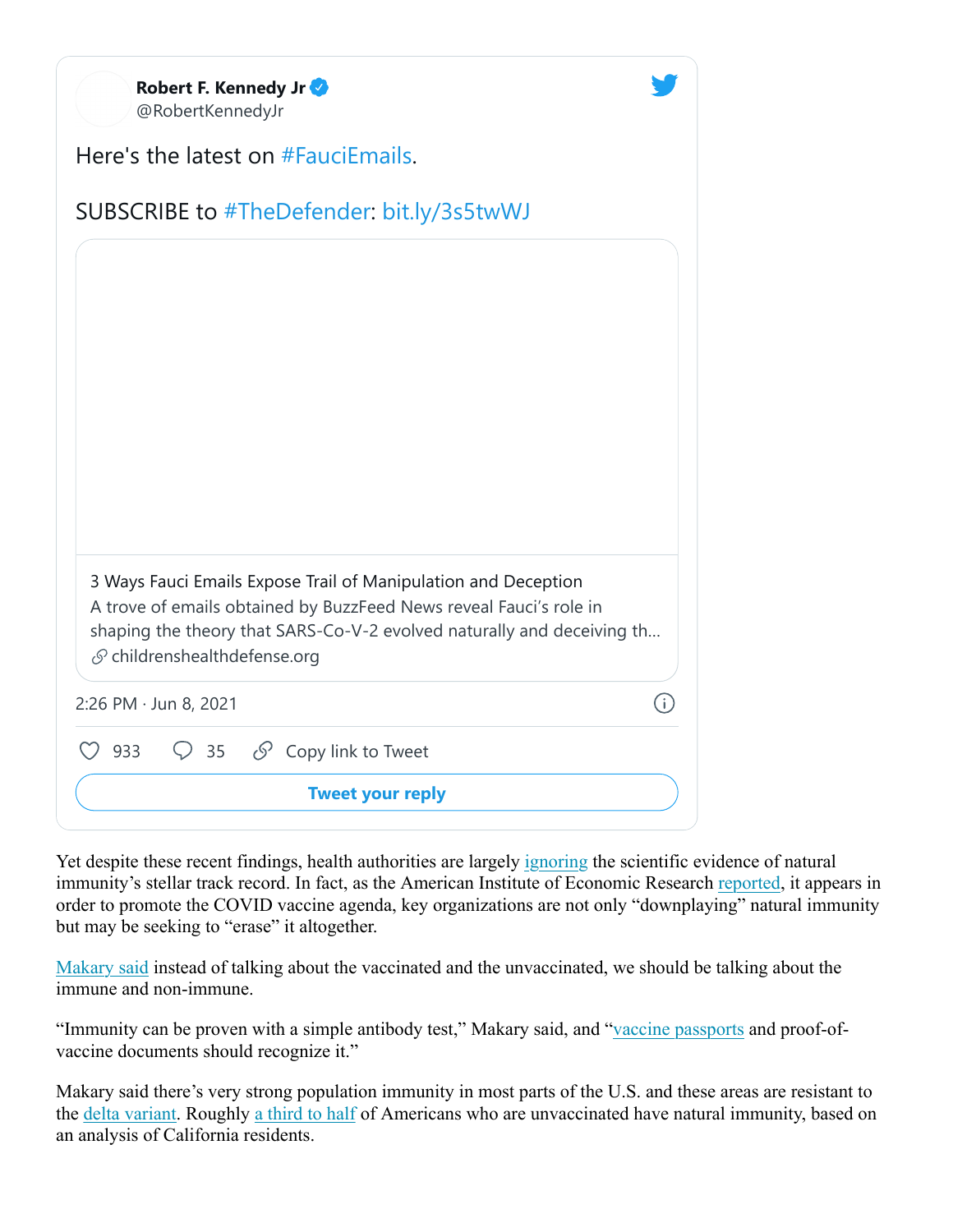According to a study conducted by the state of California in March, 38% of Californians and 45% of Los Angeles residents had natural immunity.

"We're potentially talking about a large portion of the U.S. population who may be immune to COVID and not know it," Makary said. "They should be tested to find out, and we should concentrate our vaccination efforts on people who are not immune."

#### **No strong case for vaccinating kids, Makary says**

When it comes to vaccinating healthy kids, Makary says there is not a strong case for vaccinating young people up to age 25.

Makary explained:

"When it comes to vaccinating healthy kids — and you could argue young people up to 25 — there is a case for vaccination but it's not strong. The COVID-19 death risk is clustered among kids with a comorbid condition, like obesity.

"Of the more than 330 COVID-19 deaths in kids under age 25, there's good preliminary data suggesting that most or nearly all appear to be in kids with a pre-existing condition. For kids with concurrent medical conditions, the case for vaccination is compelling. But for healthy kids?"

Makary said he's concerned the Centers for Disease Control and Prevention (CDC) hasn't considered whether one- or two-dose shots would be sufficient or safer for young people.

"The agency's Advisory Committee on Immunization Practices has vigorously recommended the two-dose vaccine regimen for all children ages 12 and up, regardless of whether kids already have immunity. I take issue with that," Makary said.

Makary said the data CDC based its recommendation on — the Vaccine Adverse Events Reporting System (VAERS) — is incomplete at best because it isn't fact-checked by authorities and may not be fully capturing the extent of vaccine complications from the second dose in young people.

As The Defender reported, Simone Scott, 19, and Jacob Clynick, 13, died shortly after receiving their second COVID vaccine doses after developing heart inflammation.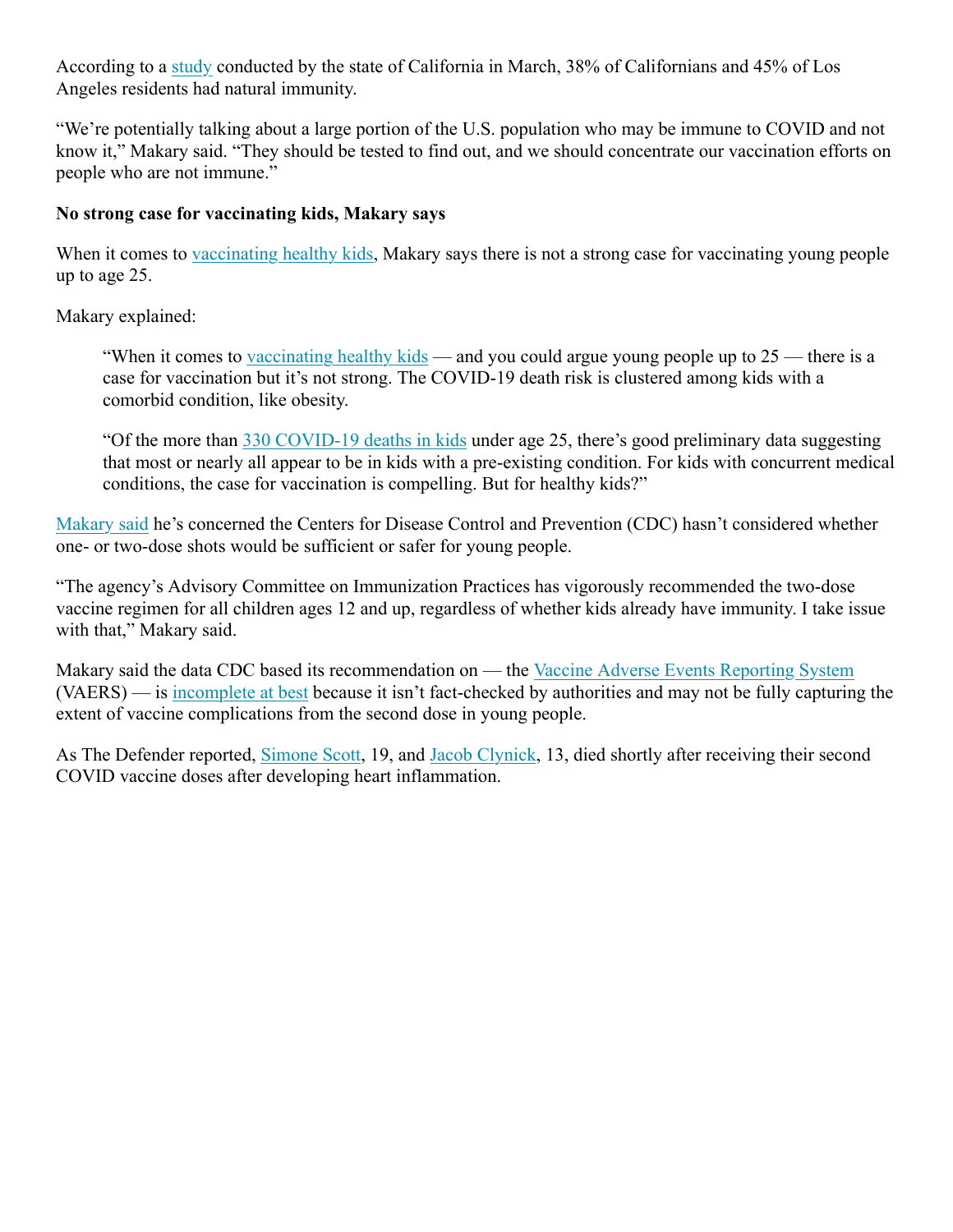**Robert F. Kennedy Jr** @RobertKennedyJr



Simone Scott underwent a heart transplant one month after developing what her doctors believe was myocarditis following her second dose of Moderna. She received the second vaccine May 1 and died June 11.

|              | 19-Year-Old College Freshman Dies From Heart Problem One Month Aft<br>Simone Scott underwent a heart transplant one month after developing<br>what her doctors believe was myocarditis following her second dose of<br>$\mathcal{S}$ childrenshealthdefense.org |     |
|--------------|-----------------------------------------------------------------------------------------------------------------------------------------------------------------------------------------------------------------------------------------------------------------|-----|
|              | 2:08 PM · Jun 15, 2021                                                                                                                                                                                                                                          | (i) |
| $\circ$ 2.3K | $\sqrt[3]{ }$ See the latest COVID-19 information on Twitter                                                                                                                                                                                                    |     |

**Tweet your reply**

Makary said he wished the CDC would tell the public more about their deaths, and the 19 others youths under the age of 25 who, according to CDC data, have died after receiving a COVID vaccine.

"Since the clinical trials were not powered sufficiently to detect rare events like these, I want to know more about those deaths before making blanket recommendations," Makary said.

He added:

"Researching these events is important when issuing broad guidance about vaccinating healthy kids, including students, who already have an infinitesimally small risk of dying from COVID-19."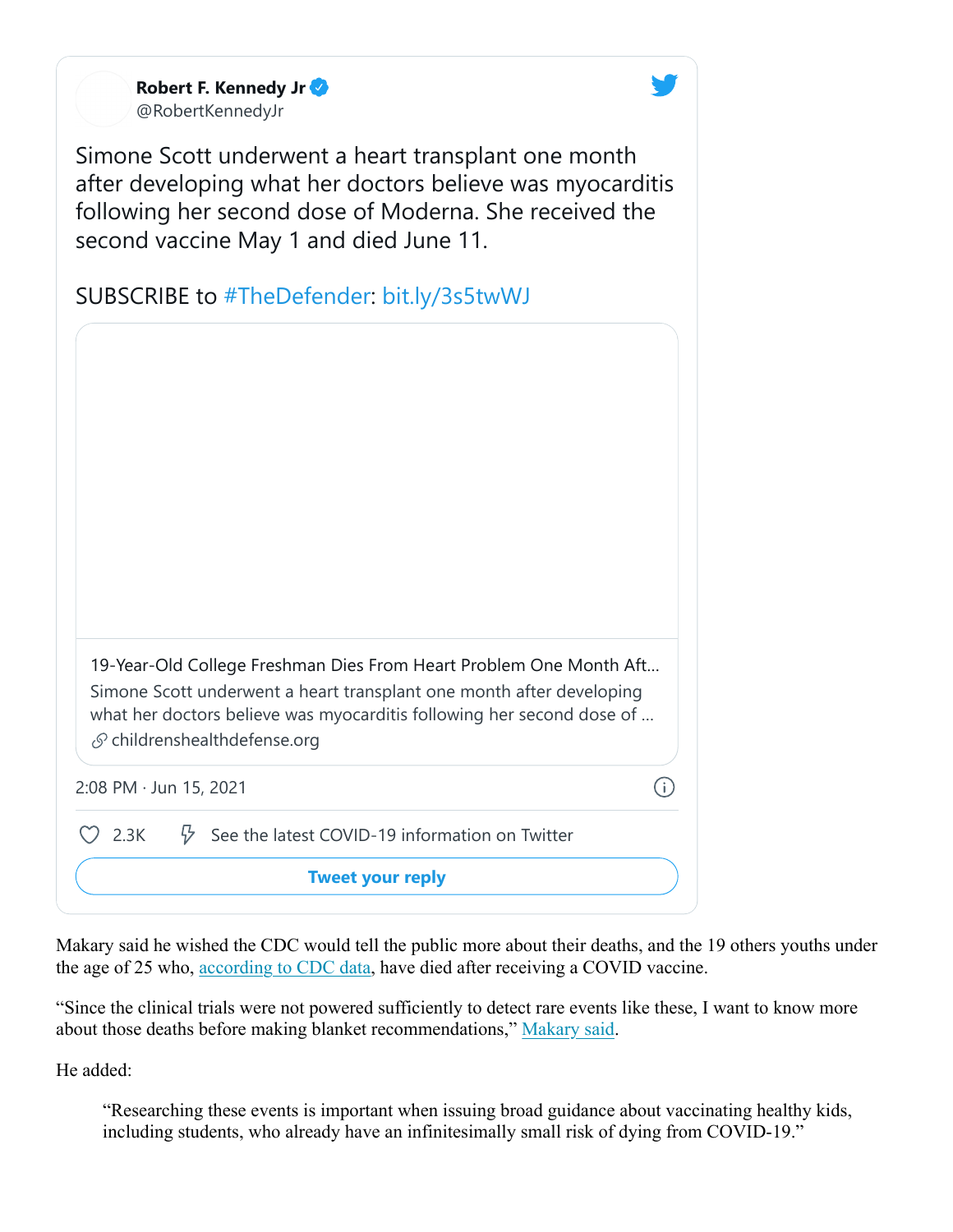## **Makary perplexed by vitriol directed at those reluctant to get vaccinated**

Makary believes that for some, the U.S. Food and Drug Administration is the biggest driver of hesitancy in those not willing to get vaccinated as the agency has failed to fully approve COVID vaccines due to stability testing.

Makary didn't refrain from attacking the CDC either. According to Makary, the CDC's relentless focus on vaccine-induced immunity and its "demonizing" of individuals who choose not to get a COVID vaccine make the agency "the most slow, reactionary, political CDC in American history."

In June, Makary blasted the CDC and White House for continuing to push COVID vaccines when it's not necessary.

"I never thought I'd say this, but please ignore the CDC guidance," he said.

"The goal of our pandemic response should be to reduce death, illness and disability, but instead what you're seeing is a movement that has morphed from being pro-vaccine to vaccine fanaticism at all costs."

## Suggest a Correction



Megan Redshaw

Megan Redshaw is a freelance reporter for The Defender. She has a background in political science, a law degree and extensive training in natural health.

Sign up for free news and updates from Robert F. Kennedy, Jr. and the Children's Health Defense. CHD is planning many strategies, including legal, in an effort to defend the health of our children and obtain justice for those already injured. Your support is essential to CHD's successful mission.

Republishing Guidelines